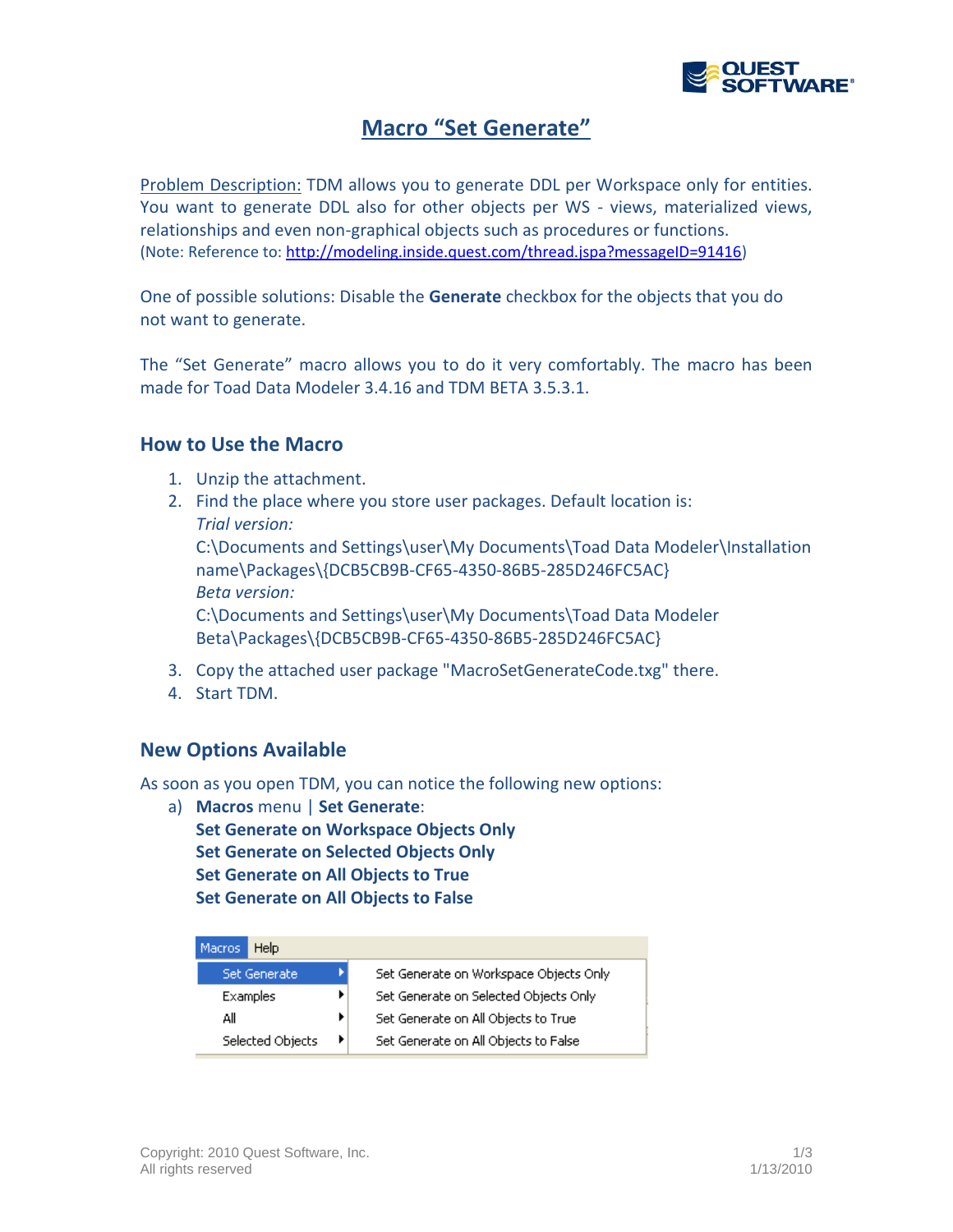

b) Model Explorer, right-click a particular object or selection of objects (e.g. *Function1*) | **Macros** | **Set Generate on Selected Objects Only**. Note: This option is available only in BETA 3.5.3.1.



# **Description of the Options**

#### **Set Generate on Workspace Objects Only**

This option works only for graphical objects on the Workspaces: Entities, Views, Materialized Views, Relationships.

It selects the **Generate** checkbox at all objects on the active Workspace. It clears the **Generate** checkbox at other objects that are not on the active Workspace.

Information on the changes is written out in the Message Explorer.

## **Set Generate on Selected Objects Only**

This option works for the following objects:

Entities, Views, Materialized Views, Relationships, Functions, Procedures, Synonyms, User Data Types, Dictionary Types.

For objects that are not displayed on the Workspace (non-graphical objects – Functions, Procedures etc.), you can call the macro from the context menu in Model Explorer. (This is possible only in Beta.)

It selects the **Generate** checkbox at all the selected objects (selected on the WS or Model Explorer, multiple objects selection is possible).

It clears the **Generate** checkbox at other objects of the same type.

Example: You select few entities and views. The **Generate** checkbox will be selected only for the selected entities and views. At the same time, the **Generate** checkbox will be deselected for all other entities and views of your model. Other types of objects (materialized views, procedures etc. will not be affected).

Information on the changes is written out in the Message Explorer.